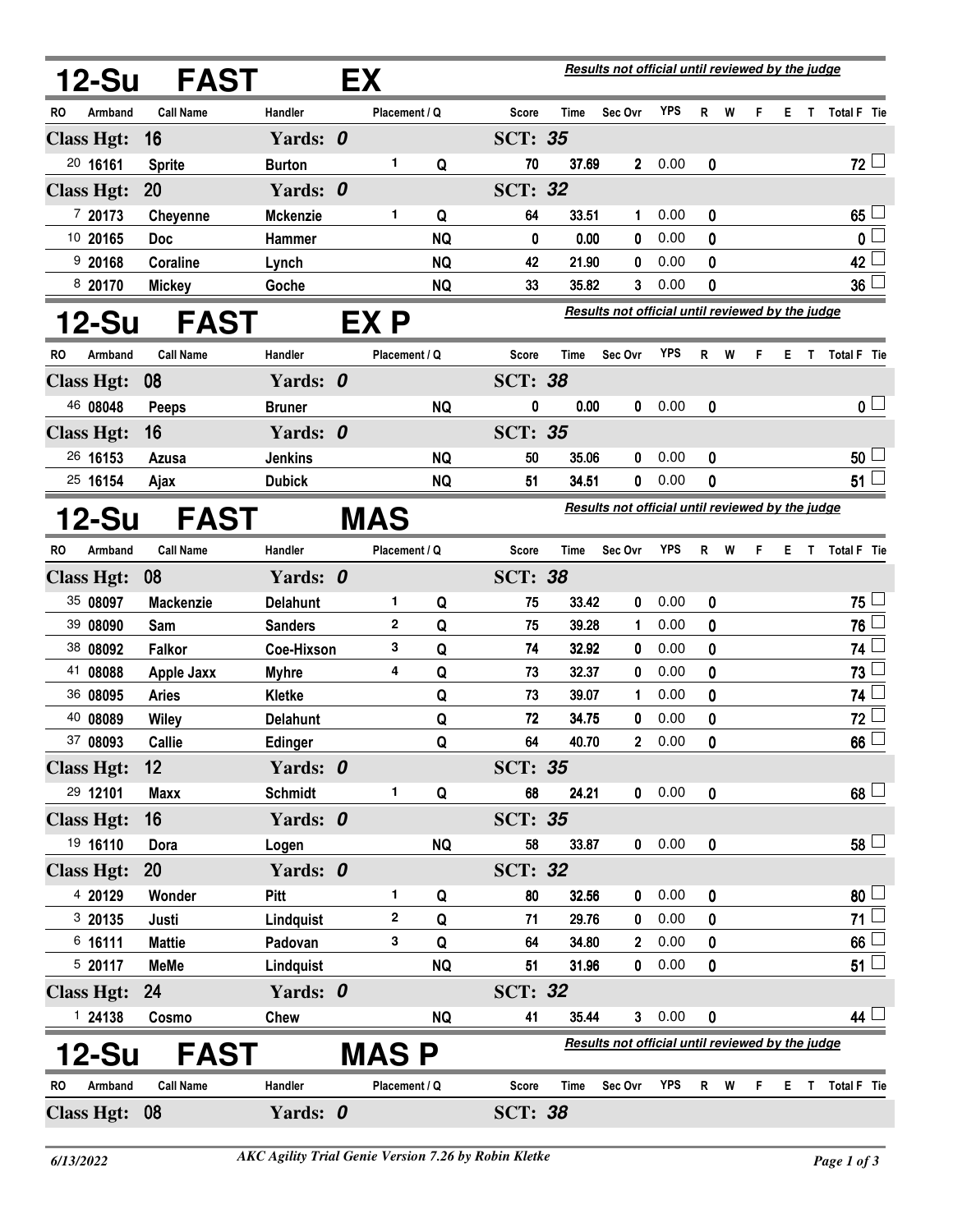|    | 44 08056          | <b>Blitzen</b>   | <b>Bruner</b>   | 1             | Q          | 75                                               | 33.62       | 0              | 0.00       | 0                |    |    |     | 75 <sup>1</sup>           |
|----|-------------------|------------------|-----------------|---------------|------------|--------------------------------------------------|-------------|----------------|------------|------------------|----|----|-----|---------------------------|
|    | 45 08050          | Jax              | Ronken          |               | <b>ABS</b> | 0                                                | 0.00        | 0              | 0.00       | 0                |    |    |     | $\overline{\mathfrak{o}}$ |
|    | <b>Class Hgt:</b> | 12               | Yards: 0        |               |            | <b>SCT: 38</b>                                   |             |                |            |                  |    |    |     |                           |
|    | 32 12066          | <b>Sylvie</b>    | <b>Birkner</b>  | 1             | Q          | 80                                               | 37.99       | 0              | 0.00       | 0                |    |    |     | $80\perp$                 |
|    | 33 12062          | <b>Shadow</b>    | Voigt           |               | <b>NQ</b>  | 53                                               | 40.40       | $\overline{2}$ | 0.00       | 0                |    |    |     | $55\Box$                  |
|    | <b>Class Hgt:</b> | 16               | Yards: 0        |               |            | <b>SCT: 35</b>                                   |             |                |            |                  |    |    |     |                           |
|    | 24 16070          | <b>Story</b>     | Robertson       | 1             | Q          | 77                                               | 32.80       | 0              | 0.00       | 0                |    |    |     | $77 -$                    |
|    | 23 16073          | P!nk             | <b>Beaumont</b> | $\mathbf{2}$  | Q          | 76                                               | 30.36       | 0              | 0.00       | 0                |    |    |     | 76 <sup>L</sup>           |
|    | 21 16079          | Zip              | <b>Burton</b>   | 3             | Q          | 76                                               | 32.24       | 0              | 0.00       | 0                |    |    |     | 76 $\lfloor$              |
|    | 22 16077          | <b>Shakira</b>   | Levine          | 4             | Q          | 69                                               | 28.78       | 0              | 0.00       | 0                |    |    |     | 69 <sup>1</sup>           |
|    | <b>Class Hgt:</b> | 20               | Yards: 0        |               |            | <b>SCT: 35</b>                                   |             |                |            |                  |    |    |     |                           |
|    | 15 20083          | <b>Nitro</b>     | Levine          | 1             | Q          | 73                                               | 34.70       | 0              | 0.00       | 0                |    |    |     | 73 L                      |
|    | 12-Su             | <b>FAST</b>      |                 | NOV A         |            | Results not official until reviewed by the judge |             |                |            |                  |    |    |     |                           |
| RO | Armband           | <b>Call Name</b> | Handler         | Placement / Q |            | Score                                            | Time        | Sec Ovr        | <b>YPS</b> | R W              | F. |    |     | E T Total F Tie           |
|    | <b>Class Hgt:</b> | 24               | Yards: 0        |               |            | <b>SCT: 32</b>                                   |             |                |            |                  |    |    |     |                           |
|    | 224045            | <b>Nimbus</b>    | <b>Jarrett</b>  |               | <b>NQ</b>  | 0                                                | 0.00        | 0              | 0.00       | 0                |    |    |     | 26 <sup>1</sup>           |
|    | 12-Su             | <b>FAST</b>      |                 | <b>NOV</b>    | Β          | Results not official until reviewed by the judge |             |                |            |                  |    |    |     |                           |
| RO | Armband           | <b>Call Name</b> | Handler         | Placement / Q |            | Score                                            | Time        | Sec Ovr        | <b>YPS</b> | R W              | F. |    | ET. | Total F Tie               |
|    | <b>Class Hgt:</b> | 08               | Yards: 0        |               |            | <b>SCT: 38</b>                                   |             |                |            |                  |    |    |     |                           |
|    | 43 08033          | <b>Curly Sue</b> | Rose            |               | <b>NQ</b>  | 25                                               | 41.09       | 3.             | 0.00       | 0                |    |    |     | $28 \Box$                 |
|    | <b>Class Hgt:</b> | 12               | Yards: 0        |               |            | <b>SCT: 35</b>                                   |             |                |            |                  |    |    |     |                           |
|    | 31 12034          | <b>Riff</b>      | Lether          |               | <b>NQ</b>  | 0                                                | 0.00        | $\mathbf 0$    | 0.00       | 0                |    |    |     | 0 <sub>1</sub>            |
|    | <b>Class Hgt:</b> | <b>20</b>        | Yards: 0        |               |            | <b>SCT: 32</b>                                   |             |                |            |                  |    |    |     |                           |
|    | 13 20039          | <b>Cricket</b>   | Pitt            | 1             | Q          | 54                                               | 29.77       | 0              | 0.00       | 0                |    |    |     | $54$ $-$                  |
|    | 14 20038          | Pizza            | Robertson       | 2             | Q          | 52                                               | 35.88       | 3              | 0.00       | 0                |    |    |     | 55 $\lfloor$              |
|    | 12-Su             | <b>FAST</b>      |                 | NOV P         |            | Results not official until reviewed by the judge |             |                |            |                  |    |    |     |                           |
| RO | Armband           | <b>Call Name</b> | Handler         | Placement / Q |            | <b>Score</b>                                     | <b>Time</b> | Sec Ovr        | <b>YPS</b> | R W              | F. |    |     | E T Total F Tie           |
|    | <b>Class Hgt:</b> | 16               | Yards: 0        |               |            | <b>SCT: 35</b>                                   |             |                |            |                  |    |    |     |                           |
|    | 28 16010          | Lotti            | Leslie          | 1.            | Q          | 66                                               | 23.17       |                | 0 0.00     | $\mathbf 0$      |    |    |     | $66$ $-$                  |
|    | 12-Su             | <b>FAST</b>      |                 | <b>OPEN</b>   |            | Results not official until reviewed by the judge |             |                |            |                  |    |    |     |                           |
| RO | Armband           | <b>Call Name</b> | Handler         | Placement / Q |            | <b>Score</b>                                     | <b>Time</b> | Sec Ovr        | <b>YPS</b> | R<br>W           | F  | E. | Т   | Total F Tie               |
|    | <b>Class Hgt:</b> | 08               | Yards: 0        |               |            | <b>SCT: 38</b>                                   |             |                |            |                  |    |    |     |                           |
|    | 42 08158          | <b>Sallie</b>    | <b>Bell</b>     |               | <b>NQ</b>  | 45                                               | 37.01       | $\mathbf{0}$   | 0.00       | $\boldsymbol{0}$ |    |    |     | $45 \Box$                 |
|    | <b>Class Hgt:</b> | 12               | Yards: 0        |               |            | <b>SCT: 35</b>                                   |             |                |            |                  |    |    |     |                           |
|    | 30 12160          | Hunter           | Romero          |               | <b>NQ</b>  | 32                                               | 40.61       | $5 -$          | 0.00       | 0                |    |    |     | $37 \Box$                 |
|    | <b>Class Hgt:</b> | <b>20</b>        | Yards: 0        |               |            | <b>SCT: 32</b>                                   |             |                |            |                  |    |    |     |                           |
|    | 12 20022          | Cody             | <b>Aitkins</b>  | 1             | Q          | 71                                               | 28.20       | 0              | 0.00       | 0                |    |    |     | 71 <sup>1</sup>           |
|    | 11 20037          | <b>Tucker</b>    | <b>Kirby</b>    | 2             | Q          | 59                                               | 23.28       | 0              | 0.00       | 0                |    |    |     | 59 <sup>1</sup>           |
|    |                   |                  |                 |               |            |                                                  |             |                |            |                  |    |    |     |                           |